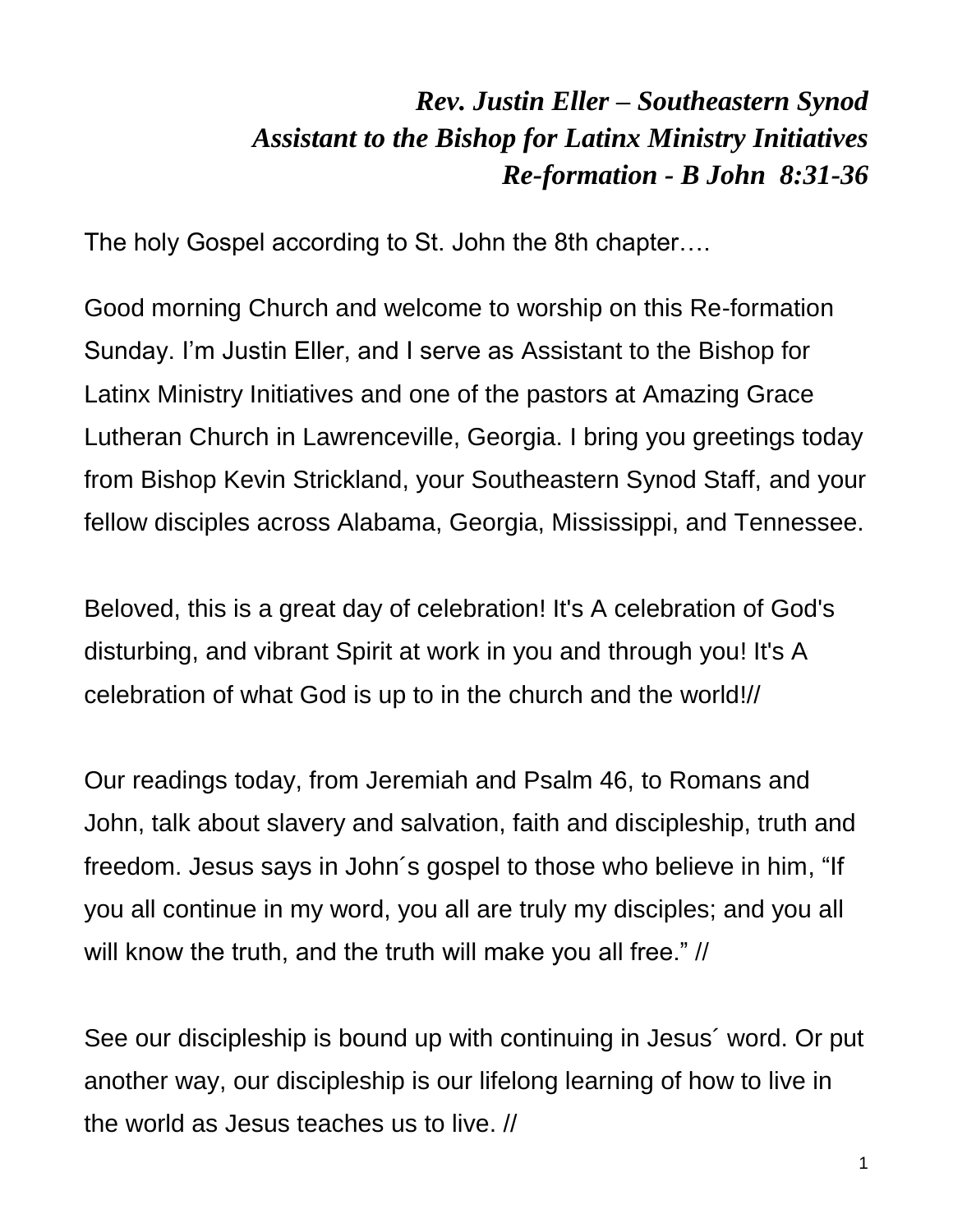Discipleship then, is not only learning from Jesus, it's also affirming, welcoming, and treating others as Jesus would have us do, it's living freed and saved in the way of Jesus.

It´s worshiping and praying together.

It´s learning and teaching, continuing in Christ´s word, together. It's serving and advocating, side-by-side with our neighbor, together. It's growing and accompanying together.

It's engaging, equipping, and empowering one another and our communities together…why? Well for one because Christ calls us to a life of service and two because our freedom is bound up with our neighbor´s freedom. //

For almost two years now, we've battled the grips of the COVID pandemic, we've lost loved ones, been physically separated from friends and family and socially distanced from neighbors and fellow disciples. The poison of deeply divided partisan politics has seeped into our congregations and at times has turned us into warring factions.

We are congregations that are making it through all of this with minor bumps and bruises and we are congregations who are struggling to keep the lights on. // While, yes, all of us have had to adapt, we, the church, have been fundamentally re-formed, whether we like it or not.

The way we are church together has re-formed.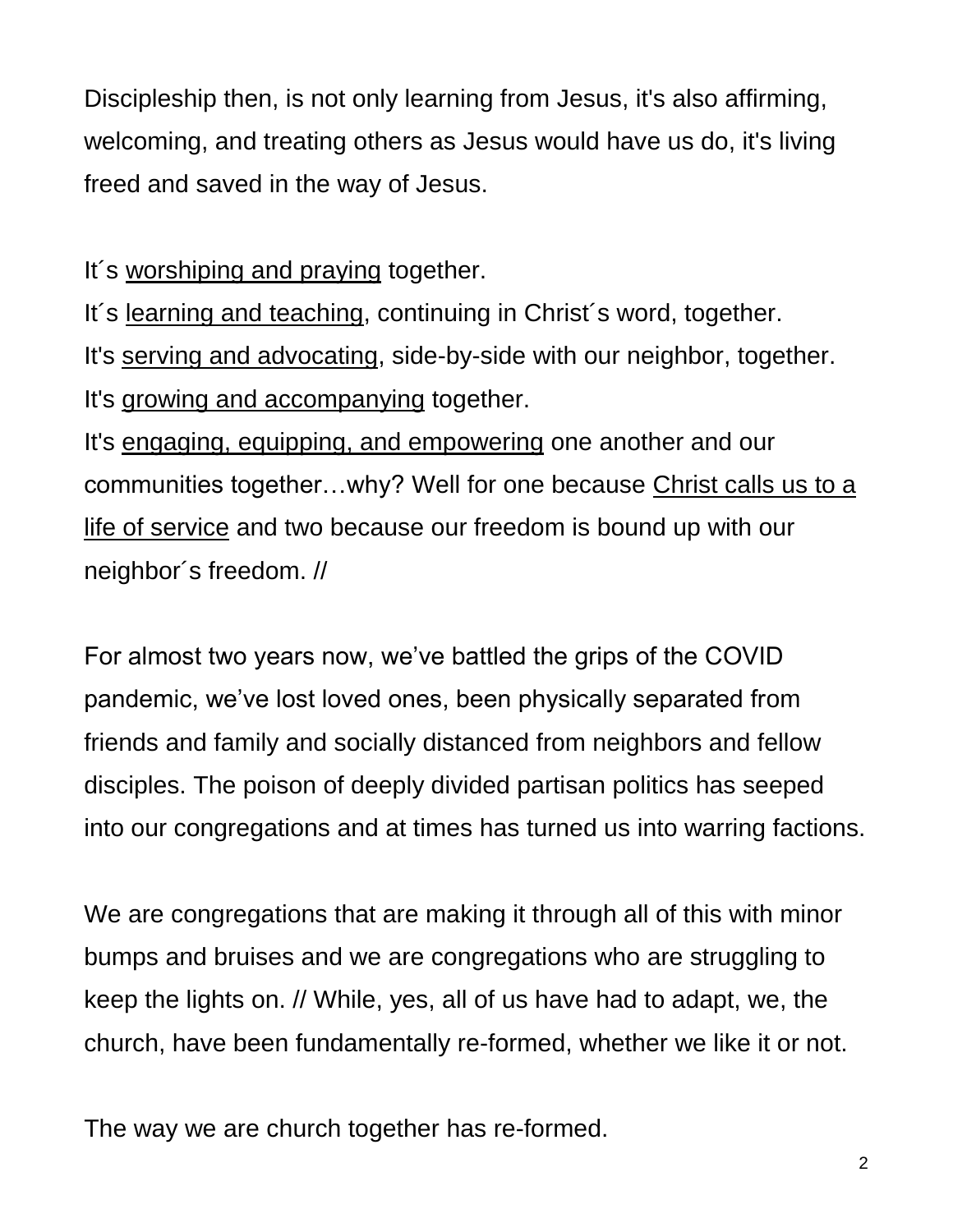The methods of worship and teaching, faith formation and fellowship have re-formed.

Our habits, from physical attendance, to communion distribution, to stewardship have all been re-formed….

and where do we find ourselves…//…where the church has always found itself when change arrives…still in the palm of God's hands.

Part of the song *Be Alright* by Evan Craft, Danny Gokey, and Redimi2 goes:

Todo va a estar bien Everything will be alright The whole world's in His hands Your whole world's in His hands In the darkness and the trials He's faithful and He's true The whole world's in His hands Y todo va a estar bien

We latch onto this hope in a never failing God because:

God is our refuge and strength,

a very present help in trouble.

Therefore we will not fear, though the earth should change,

though the mountains shake in the heart of the sea;

though its waters roar and foam,

though the mountains tremble with its tumult.

In the midst of such hard times, we witness God at work. We hear people coming together to demand their rights. We witness neighbors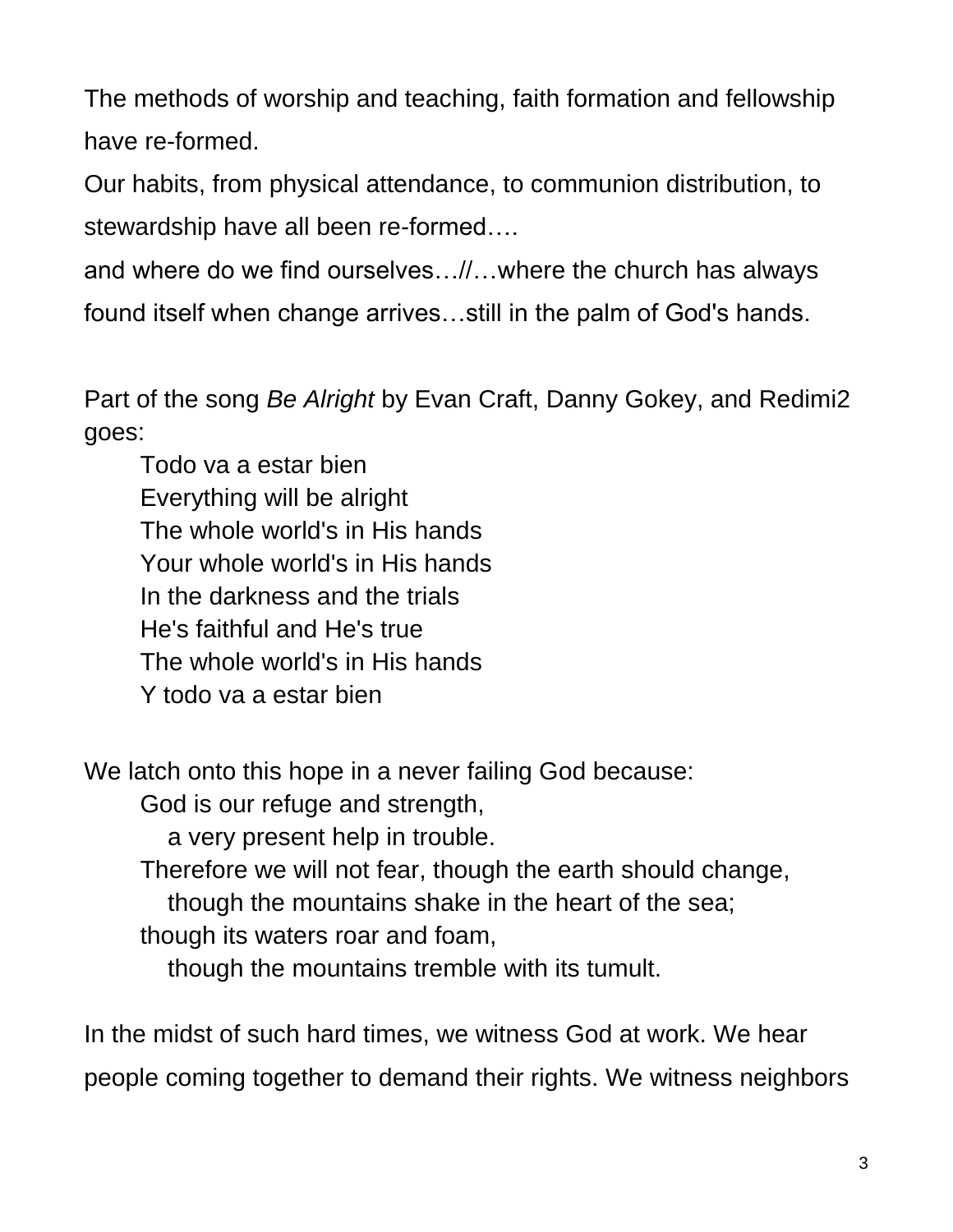teaching neighbors. We walk through streets where hope pushes back against desperation.

The prophet Jeremiah announced the new covenant God was making with God's people by putting his law within them, writing it on their hearts, and God will be our God and we shall be God's people. This promise still knows us and we still know it…but we call this promise of God's love and faithfulness, the Way, the Liberator, Jesus.

And it's in the dying and rising with Jesus in the waters of baptism, where God has and continues to re-form you with a purpose. God freed you and me from sin and calls us to be disciples in community. //

Today, we affirm that God is up to something in our lives and in our congregations and in our synod. We affirm today that living as baptized change agents, living as reformers who are walking wet, we can be examples of God's love that is freeing, a love that frees us all from worrying about our salvation, which Jesus already took care of, and frees us to focus on our neighbor.

Lilla Watson, an Indigenous activist from Australia once said, "If you have come to help me, you are wasting your time. But if you have come because your liberation is bound up with mine, then let us work together."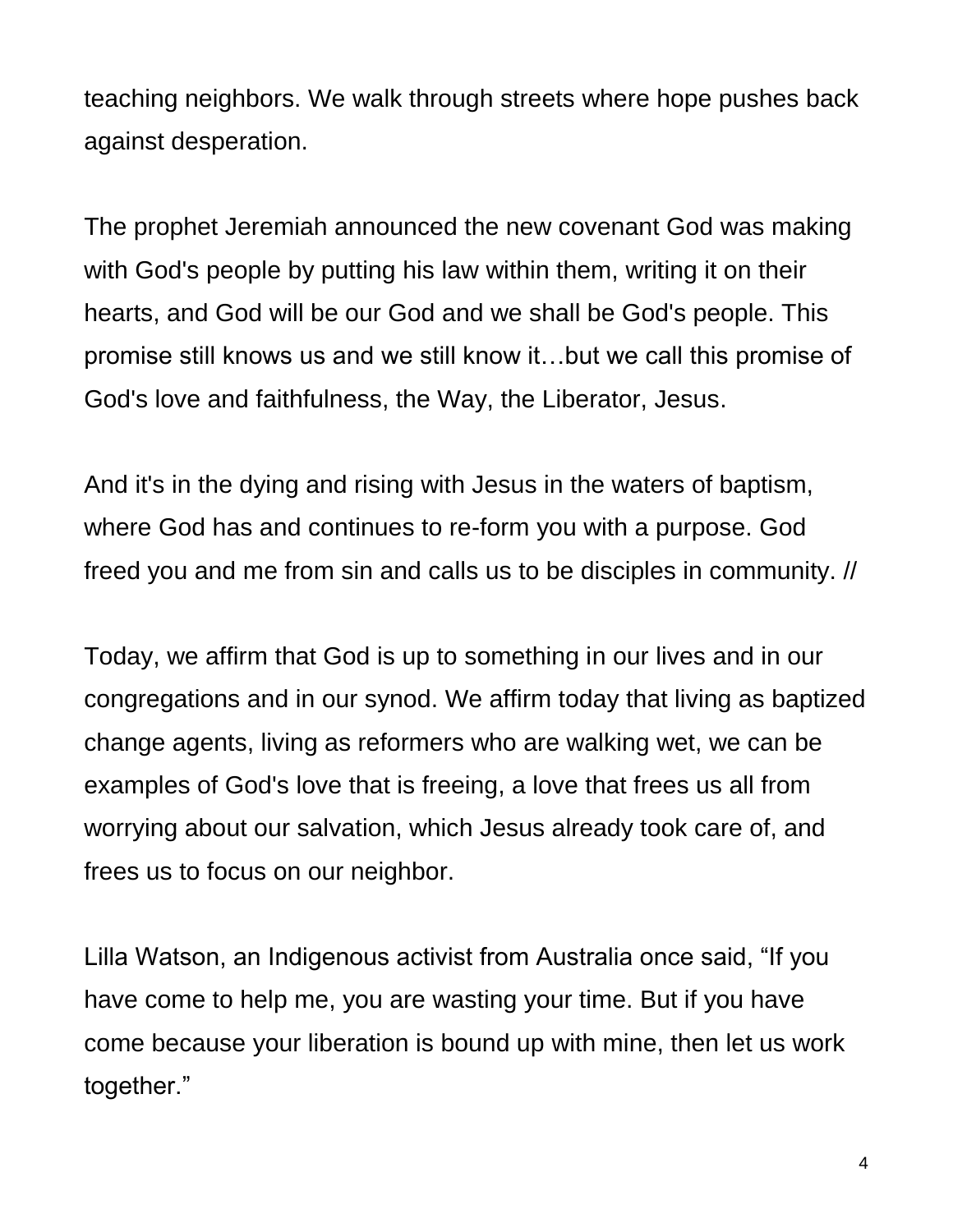Each one of us, from the smallest to the biggest, is an example of Christ, God's liberating love and that kind of love not only re-forms the church, but literally, visibly, and systematically transforms the world! //

Today, we celebrate that we are all disciples of Jesus and through our universal priesthood, we are all being re-formed by God's disturbing and vibrant Spirit...that we are freed in Christ to love and serve our neighbor.

We´re freed to be the change we want to see in this world, to live into God´s plans of on-going love, to be part of the transformation to make this world a better place.

And we can **do** and **be** all of this, because our freedom lies in the truth of God's salvation for us and our freedom is not ours alone… it's forever connected with the freedom of all who hunger and thirst for justice, peace, and truth. //

So how will you live your discipleship this week? //

Who´s life can you make a difference in today? //

Who can you pray for and who can you show up for? //

What ripples of hope can you create in your congregation? //

Beloved, remember and celebrate that the Son makes you free from sin and death and fear and all that winds you up tight, therefore, you… are… free… indeed.